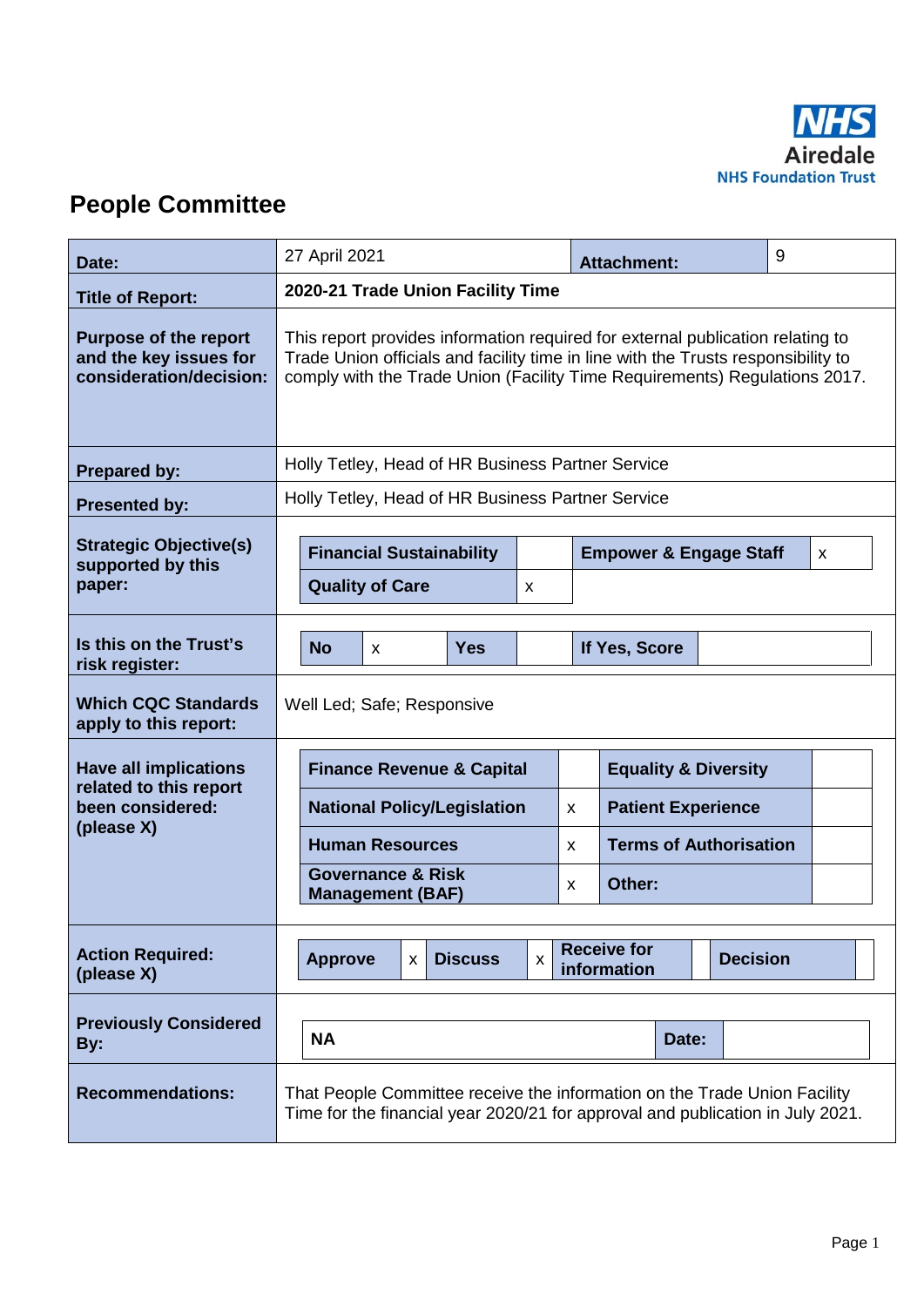

## **Trade Union Facility Time Reporting**

## **1 April 2020 to 31 March 2021**

The Trade Union (Facility Time Requirements) Regulations 2017 came into force on 1 April 2017. Under the regulations Airedale NHS Foundation Trust is required to publish the following information relating to trade union officials and facility time.

#### **Table 1**

| <b>Relevant Union Officials</b>                                                                              |                                      |  |  |  |  |  |
|--------------------------------------------------------------------------------------------------------------|--------------------------------------|--|--|--|--|--|
| What was the total number of your employees who were relevant union officials<br>during the relevant period? |                                      |  |  |  |  |  |
| Number of employees who were relevant<br>union officials employed during the<br>relevant period              | Full time equivalent employee number |  |  |  |  |  |
| 20                                                                                                           | 17.37 FTE                            |  |  |  |  |  |

#### **Table 2**

| Percentage of time spent on facility time for each relevant union official                                                                                            |                     |  |  |  |  |  |
|-----------------------------------------------------------------------------------------------------------------------------------------------------------------------|---------------------|--|--|--|--|--|
| How many of your relevant union officials employed during the relevant period spent<br>a) 0%, b) 1%-50%, c) 51%-99%, d) 100% of their working hours on facility time? |                     |  |  |  |  |  |
| Percentage of time                                                                                                                                                    | Number of employees |  |  |  |  |  |
| $0\% - 1\%$                                                                                                                                                           | 16                  |  |  |  |  |  |
| 1% - 50%                                                                                                                                                              | 3                   |  |  |  |  |  |
| $51\% - 99\%$                                                                                                                                                         | 0                   |  |  |  |  |  |
| 100%                                                                                                                                                                  | 1                   |  |  |  |  |  |